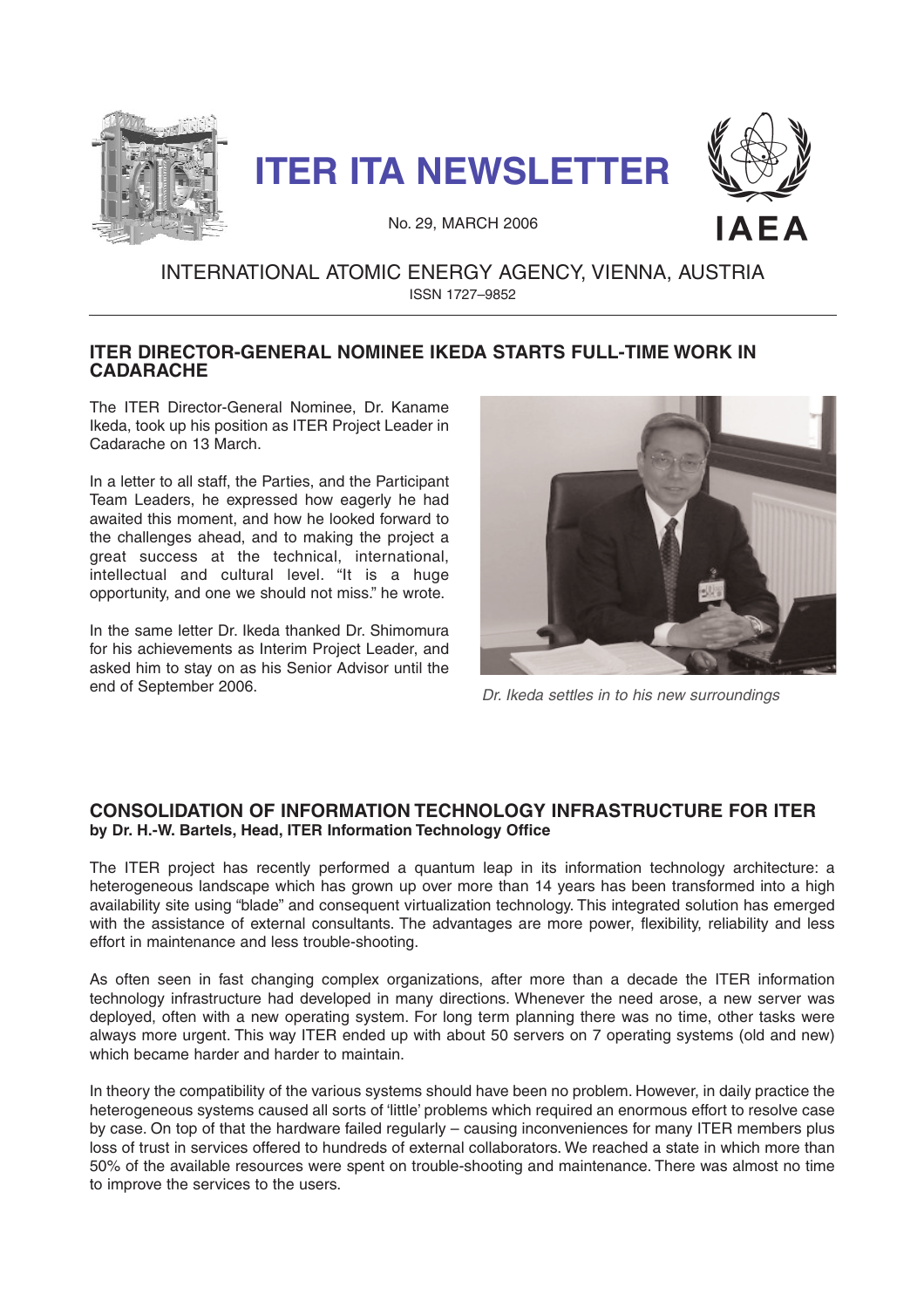With the transformation from a design to a construction-oriented project the task for the information technology staff becomes more demanding. More documents, and more complex and detailed design and analysis are required, as well as close interactions with the laboratories and industry in 7 Parties. What is needed for this is a central, modern, highly available and powerful information technology infrastructure. At the same time any solution must be scalable for larger amounts of data and services. It must also serve as a reliable basis for the ITER community to access and cooperate with the project in a seamless manner.

This consolidation was done as a model case at the ITER Garching JWS by seeking technical advice from an external company specialized in system integration and administration, and with financial support from the European Commission and the host institute of the Garching JWS, the Max-Planck Institute for Plasma Physics. The goal was an implementation with a maximum of flexibility while minimizing the costs. The chosen solution uses the virtualization of a Unix AIX operating system environment together with an IBM BladeCenter for the Windows- and Linux servers using the software for virtualization of VMWare. The storage of all data and (virtual) operating systems is consolidated in an independent Storage Area Network (SAN). Up to 14 servers can be housed in the BladeCenter. Using the software for virtualization allows to host many virtual servers on one blade, which leads to an efficient use of the resources.

Once the consolidation is finished and all servers are virtualized, we expect that 9 blades can easily host servers which needed 50 machines before. Nevertheless, ITER will support a changing variety of server operating systems (Unix, Linux, and Windows) but the server and storage hardware remains the same. The effect is amazing. The hardware resources can be used much more efficiently. With the new architecture the management of all servers has also become much easier as the management and monitoring is an integral part of the system. And if a new server is needed, it is available within 30 minutes. Earlier it took up to 3 month: specifications had to be written, many committees had to approve the budget, a call for tender had to be launched, contracts signed, and the new hardware had to be installed etc.

The strict separation of the hardware for data storage and computing facilities is significant: if the ITER Document Management system would need 100 Gbyte of additional storage space, this is no problem any more. The information technology office can now assign the additional storage online without interruption of the service. Should the total storage capacity of currently 5 Tbyte be insufficient, ITER can add additional capacity without problems.

And, most importantly, the whole system is fully redundant. There will always be a system which takes over in case of failure of storage media, cables, or servers. An e-mail (or SMS) is sent to system administrators and the problem can be fixed before is has serious consequences. In practice we experienced already the failure of one CPU and one storage disk but in both cases this was completely invisible to our users and was repaired within 24 hours. In addition we had one case of a complete failure in our server room – all systems were knocked out by an electrical failure – only our new blade system remained up and running on its dedicated emergency power.

The combination of blade and virtualization technology has been quite exciting. More power and flexibility, no 'geographical chaos', fast access and very good reliability, much less trouble-shooting: the list of advantages is long. This all-in-one solution has more advantages: it frees the information technology staff from excessive maintenance and trouble-shooting tasks and more resources can be used for strategic developments in information technology such as groupware, calendar functions, screen sharing and video conferencing. There is a nice side-effect for the transition of ITER sites from Garching to Cadarache: the transfer of the virtual services is much easier compared to a transfer of conventional servers. All that is need is a file transfer of the virtual machines and some minor work to assign new network addresses. This transfer can be done as soon as the Cadarache JWS has build up an information technology infrastructure based on the same technology. And what about the old computers: they can be released for less critical uses, or retired where they produce mostly heat and trouble.

In a parallel effort the network structure of all ITER sites was restructured. Now all ITER sites are connected by a so called 'virtual private network'. What this means is that although the ITER sites at Naka, Garching and Cadarache are geographically separated by continents, they are closely connected in one 'virtual' network using the internet. To deal with security issues, all network traffic on the internet is encrypted. As a result the users find identical services and data on all sites.To make this work efficiently several issues had to be solved. The structure of network addresses had to be changed. Now only private computer addresses are used for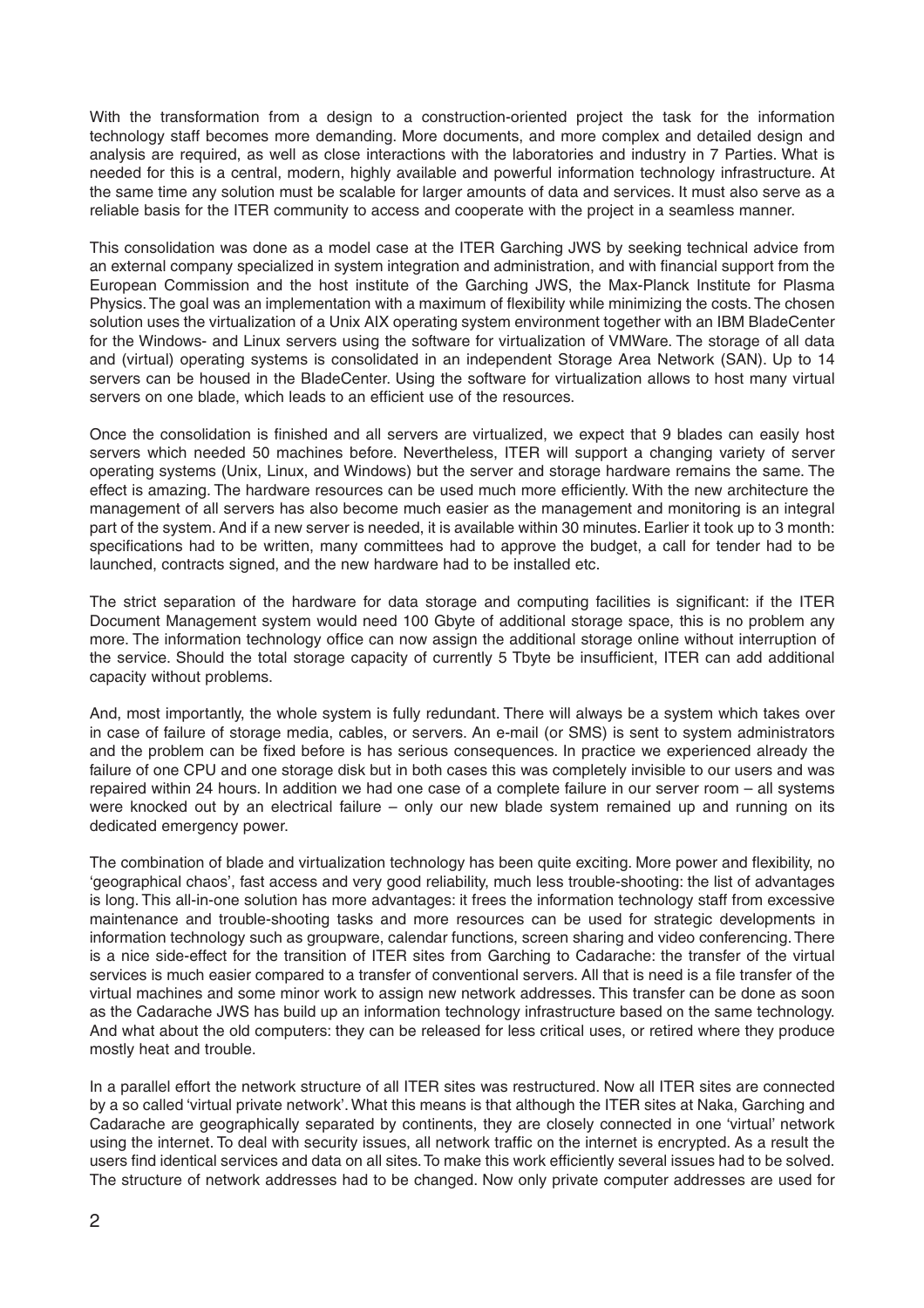the internal networks which is also more secure since a direct connection from external networks is not possible. The private address space was carefully designed in a way that many sites can be connected without the chance of address collisions. A symmetric security policy is another pre-requisite. This is achieved by a central administration of the firewall rules at one location which are then pushed to all sites. Good network connectivity is the backbone of this approach. Due to some basic limitations of the standard internet protocol (TCP/IP) we experienced a very limited effective data transfer rate between Europe and Japan of only 0.4 Mbps. By using a technology called SkyX the deficiency of the standard protocol could be removed and the effective data transfer speed increased by a factor of 100 to 40 Mbps. This allows the efficient collaboration of the Design Offices at the various Joint Work Sites. This approach will also provide experience on the optimum network configuration for the future work between the ITER International Team and the future Domestic Agencies.

### **THIRTY-FIFTH MEETING OF THE FUSION POWER CO-ORDINATING COMMITTEE \*) by Dr. M. Seki, Chair**

\*) **Note to the readers**: This report covers mainly the ITER-relevant issues of the FPCC Meeting Both the FPCC report and the presentation to the CERT addressed all current fusion development issues including the role of fusion in future energy scenarios, attractiveness, feasibility and cost of fusion power, the roadmap to the generation of fusion electricity, the ITER project and the nomination of Mr. Ikeda (Japan) as ITER Direct-General, the IFMIF projects, the European/Japanese Broader Approach to fusion energy, and finally the role of the IEA FPCC and Implementing Agreements.

The Thirty-Fifth Meeting of the Fusion Power Co-ordinating Committee (FPCC) was held on 28 February – 1 March 2006 at the headquarters of the International Energy Agency (IEA) in Paris. The meeting was attended by 32 participants, chaired by Dr. M. Seki.

In his introductory remarks, the Chair briefly recalled the recent developments in the fusion programme, including the positive decision on ITER construction at the European site of Cadarache (France), the European-Japanese agreement on the Broader Approach, and India's participation in the ITER project.

# **THE ROADMAP TO FUSION ENERGY FOLLOWING THE DECISION TO SITE ITER Summary**

- 1. The purpose of this paper is to update the CERT on recent developments in the international R&D programme on fusion technology with regard to the construction of the ITER facility and its implications for the activity of the IEA Fusion Power Co-ordinating Committee (FPCC) and the IEA fusion Implementing Agreements. The paper aims to address the request for information expressed at the CERT meeting on 18-19 October 2005 and is intended as a draft to stimulate comments by the CERT Delegates.
- 2. ITER is the first fusion experiment that produces up to 500 MW net thermal power output for long-standing pulses of hundreds of seconds, up to steady-state operation.
- 3. In June 2005, the participants in the ITER project, namely, China, the European Union, Japan, Korea, the Russian Federation and the United States, agreed to embark upon the construction of the 4.5 billion ITER facility and decided that the experimental reactor will be located at the European site of Cadarache, France. India joined ITER in December 2005 as a seventh party. Ambassador Kaname Ikeda (Japan) was designated as the ITER Director General Nominee and will begin his services on 1 March 2006. The preparation of the ITER Agreement was essentially completed at the latest negotiation meeting on December 1-7, 2005.
- 4. The FPCC and the IEA Implementing Agreements are active contributors to the ITER Accompanying programme, a cluster of multinational R&D activities and experiments in existing facilities that have been, and will be, supporting and complementing the ITER programme and paving the way to the step beyond ITER i.e., the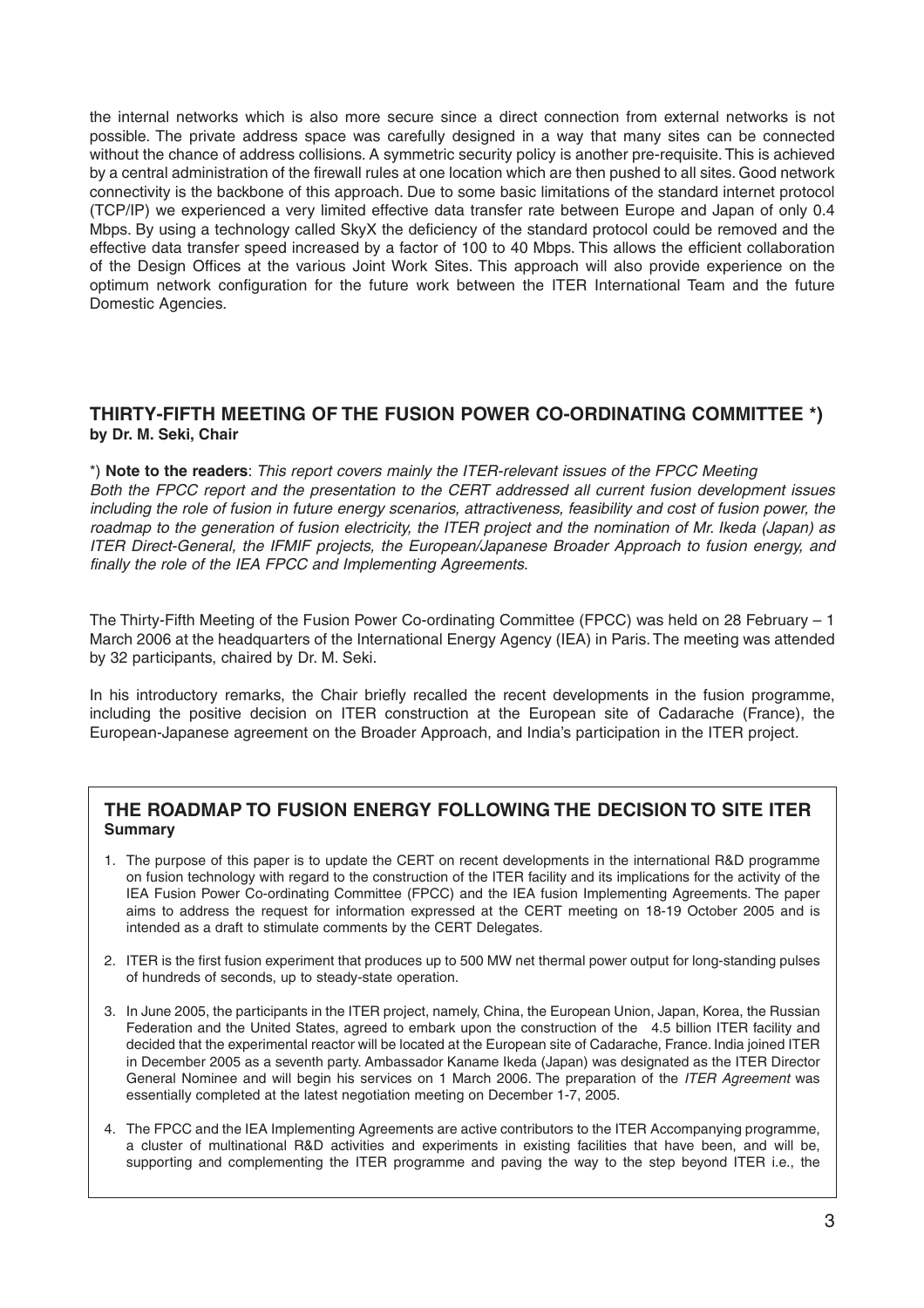construction of the DEMO fusion power plant. In this context, Japan and the European Union are currently finalising the bi-lateral so-called Broader Approach programme. The IEA offers an important framework for these international collaborations in support of ITER and fusion in general.

- 5. According to the *Broader Approach*, the roadmap to the production of fusion electricity builds on four main pillars, the implementation of which could considerably accelerate the achievement of fusion power on a 30-year timescale:
- **The ITER programme will** demonstrate the feasibility of the fusion process by producing up to 500 MW fusion thermal power and by testing the basic physics and technology necessary to build a fusion power plant.
- **The current experimental work in existing facilities** such as JET, JT-60 and DIIID will continue to provide the knowledge base for ITER design optimisation and operation.
- **The technology programme** enables fusion technologies and systems to be developed and tested, including concepts and materials for a future DEMO power plant.
- **The DEMO power plant,** the step beyond ITER, is intended to finally integrate all the technical elements for electricity generation from fusion and demonstrate that it is economically attractive.
- 6. The fusion roadmap as well as the fusion R&D investment and the contribution of the FPCC and Implementing Agreements to the fusion programme, are highlighted in Annex 1.

#### **Conclusions**

The Committee on Energy Research and Technology accordingly is invited to adopt the following entry in its Conclusions:

"THE COMMITTEE ON ENERGY RESEARCH AND TECHNOLOGY

- (i) noted the note by the Secretariat 'The Roadmap to Fusion Energy Following the Decision to Site ITER' [IEA/CERT(2006)6REV1], the importance of the ITER project for the international fusion programme, and the contribution of the FPCC and the related IEA Implementing Agreements to such a programme;
- (ii) invited the FPCC to consider the CERT comments on the draft and recommended to submit the final paper to the IEA Governing Board".

He also recalled that at its meeting in October 2005, the IEA Committee on Energy Research and Technology (CERT) had invited the FPCC to report on the implications of the ITER construction for the international fusion roadmap and the FPCC activity. To meet the CERT request, the FPCC Chair and Vice-Chairs, in collaboration with the Secretariat, have prepared a short report "The Roadmap to Fusion Energy Following the Decision to Site ITER", for the summary of which and the conclusions please see the box above.

Mr Seki's presentation was very well received by the CERT members. The CERT Chairman, Mr G. Campbell, and many CERT delegates expressed deep appreciation for Mr. Seki's presentation with particular emphasis on the roadmap that made clear when fusion is expected to contribute to the electricity generation and the steps that are needed to achieve this target. Delegates' comments and questions concerned 1) the participation of non-IEA member countries (Russia, China and India) in the ITER project, 2) the uncertainty regarding the fusion energy cost estimates in the light of the internalization of the energy production external costs, 3) the role of the IFMIF project, 4) the role of the IEA Implementing Agreements, and 5) the energy policy implications of fusion energy.

After Mr. Seki's presentation, the FPCC delegates expressed a number of comments and considerations. Most of the discussion focussed on the fusion roadmap and the target of connecting a DEMO power plant to the electricity grid in some 30 years from now, the so-called fast-track that is the basis of the EU/JA Broader Approach. Delegates agreed that a fast track is absolutely necessary to get a DEMO power plant connected to the grid in some 30 years but most of them stressed that the target is very ambitious and needs considerable additional resources to be achieved. They agreed that the summary paper for the IEA Governing Board should provide the policy makers with a realistic message on fusion energy potential, schedule and resource needs. The Secretariat will try to summarise the outcome of this articulated discussion in a first-draft summary paper for the IEA Governing Board (GB) that will be circulated for comments to the FPCC members. The FPCC Delegates agreed that the summary paper for the GB should be complemented by a short publication/brochure with some more details on fusion energy, to be published by the IEA.

The Chairman invited the representatives of the ITER Parties, namely of the European Union, Japan and the United States of America (the Republic of Korea, the Russian Federation and India did not attend the 35th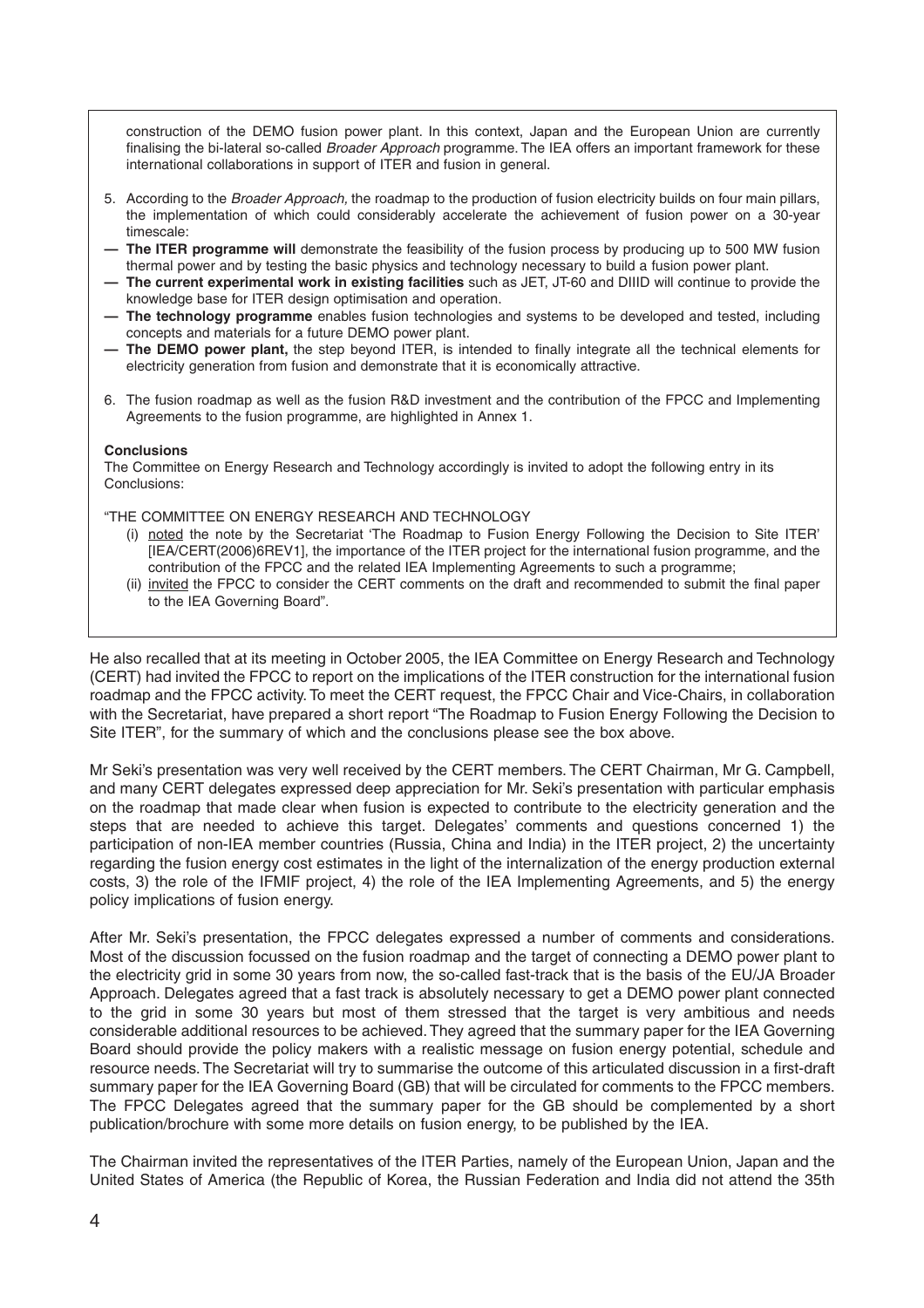FPCC meeting) to offer updates of the ongoing work in their countries to prepare for ITER construction and related activities.

Mr. Itakura, Director, Office of Fusion Energy, Ministry of Education, Science and Technology (MEXT), Japan, offered a comprehensive presentation on the Broader Approach (BA) Projects in Japan. According to the JA-EU Joint Paper of May 2005, the ITER Host Party and the non-Host Parties should contribute equally to the BA projects implemented in, and decided by, the non-Host Party. As a consequence, MEXT proposed to the EU candidate projects that are being discussed in the course of bilateral meetings to agree on details and cost sharing for implementation. The projects include:

- 1) the International Fusion Energy Research Centre (IFERC) with three projects,
	- a) the ITER Remote Experimental Centre,
	- b) the Computational Simulation Centre, and
	- c) the DEMO Design Research and Development Coordination Centre;
- 2) the Satellite Tokamak realized by up-grading JT-60; and
- 3) IFMIF-EVEDA (Engineering Validation and Engineering Design Activities for the International Fusion Materials Irradiation Facility).

These projects will be implemented at the Japanese site of Rokkasho, with the JT-60 upgrade at the site of Naka. The Broader Approach activities will be open to all ITER Parties.

Mr Jacquinot , France, provided information on the ongoing work at the ITER site of Cadarache including

- 1) preparation for hosting the ITER construction and the ITER team;
- 2) creation of an ad-hoc ITER France Agency;
- 3) preparation for licensing aspects and for heavy-load transportation;
- 4) finalization in June 2006 of the public debate aimed at creating the social background for the public acceptance of the facility;
- 5) confirmation of the French national fusion R&D programme;
- 6) preparation of a network of national labs to contribute to the ITER project; and
- 7) the establishment of a Federation of national Universities and a Master in Fusion Science for education purposes.

Mr. Paidassi, EU, provided information on the ongoing activity at the European Commission for

- 1) the definition of the 7th Framework Programme including the ITER construction, accompanying activities, DEMO and the longer term activities;
- 2) the preparation of legal and administration instruments within the European Union to participate in the ITER project;
- 3) the installation of the EFDA team in Barcelona, Spain; and
- 4) the search for a proper candidate for the position of the Deputy ITER Director General, in charge of the construction of the facility.

Mr. Oktay, USA, presented the ongoing activities in the United States. The US ITER Project Office (USIPO), a partnership of national laboratories (ORNL and PPPL), is established to manage the hardware procurements, cash contributions, and staffing of the US members of the ITER team, The US Burning Plasma Organization (USBPO) is established to co-ordinate the US activities in support of science and technology R&D for ITER. The US budget for the ITER project is \$1.122 billion of which \$25 M appropriated in FY 2006, and \$ 60 M requested for FY 2007. Most of the US fusion energy program elements such as major facilities (DIII-D, C-MOD, NSTX), small facilities at universities, advanced computing, plasma science and technology, and fusion materials can contribute to ITER project. Mr. Oktay also stressed the positive role of the IEA Agreements in a wide range of collaborations and topics relevant to ITER, as well as the role of the IAEA and the International Tokamak Physics Activity (ITPA), a major contributor to ITER Physics. He noted the recent technical completion of the ITER Agreement, and the satisfaction of the US fusion community with this progress.

Mr. Klinger, Germany, offered a presentation on the role of existing devices in on-job training forITER engineers and technologists. He said that a new generation of superconductive and long pulse devices (either